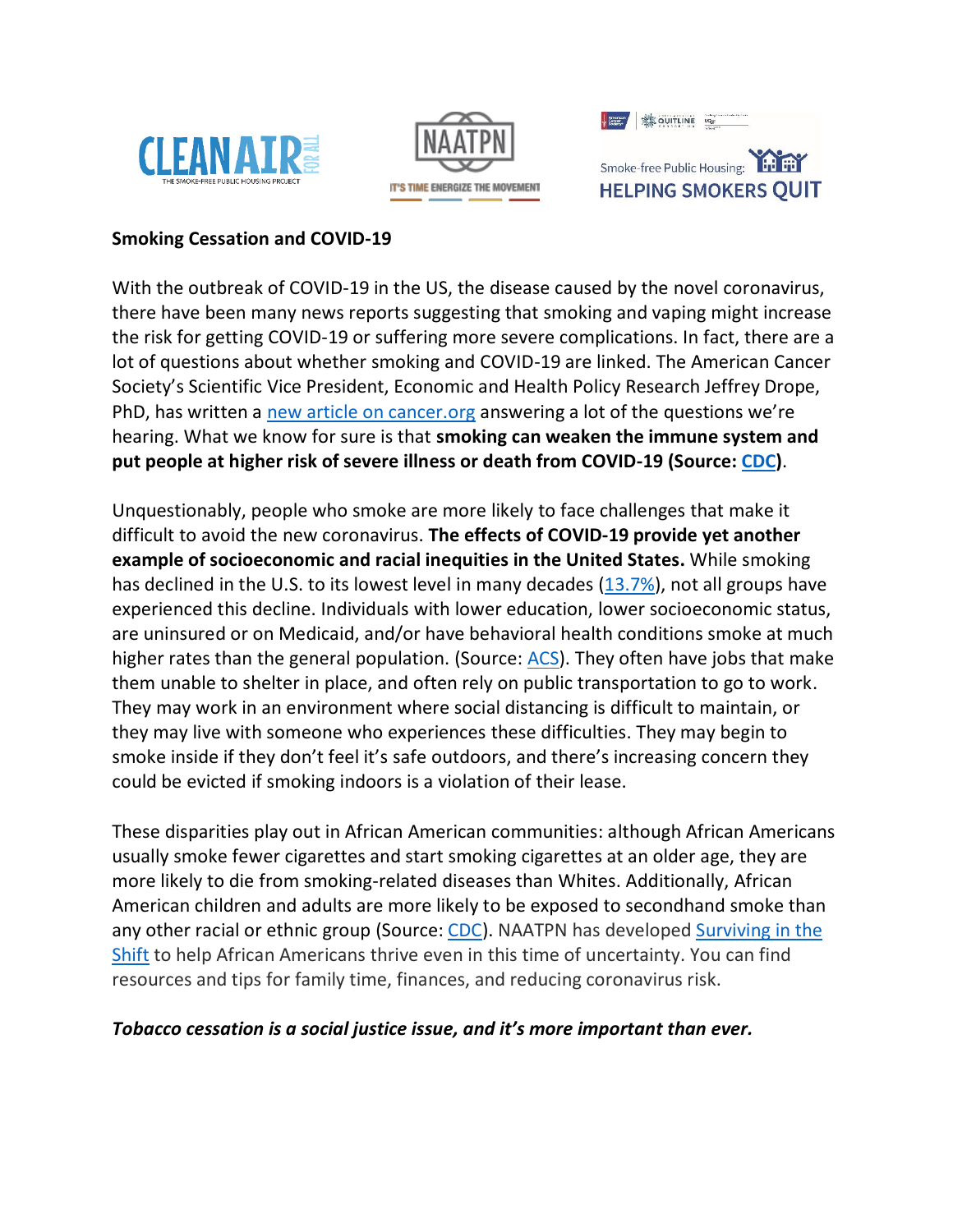## **Resources**

Smoke-free Public Housing: Helping Smokers Quit, NAATPN, and Clean Air for All can recommend resources from trusted organizations for health systems, property managers, and public housing administrators to help individuals access tobacco cessation services and reduce secondhand smoke levels, even during this pandemic.

## **For health systems**

We have put together some FAQs from our Smoke-free Public Housing: Helping Smokers Quit initiative with sections for public housing agencies, health care providers, and all sectors. These FAQs include information about how to better support people looking to quit smoking, how health systems can improve internal protocols to screen more patients, how quitlines work, how to correctly use nicotine replacement therapy, and more. Here are a few more helpful resources for health systems:

| <b>Million Hearts Tobacco Cessation Change</b>   | Quality improvement tool created by the CDC             |
|--------------------------------------------------|---------------------------------------------------------|
| Package                                          | intended for health care professionals in               |
|                                                  | outpatient, inpatient, and behavioral health            |
|                                                  | settings, and public health professionals who           |
|                                                  | partner with these groups. It presents a list of        |
|                                                  | process improvements that clinicians can                |
|                                                  | implement as they seek to deliver optimal               |
|                                                  | treatment to patients who use tobacco, and is a         |
|                                                  | practical resource to increase the reach and            |
|                                                  | effectiveness of tobacco cessation interventions in     |
|                                                  | the clinical workflow.                                  |
| <b>Billing Guide for Tobacco Screening and</b>   | Tobacco Use Disorder can be effectively treated in      |
| <b>Cessation (American Lung Association)</b>     | health care settings and is considered a billable       |
|                                                  | service by Medicare, Medicaid, and many                 |
| <b>Billing Guide Addendum for Behavioral</b>     | commercial insurance carriers. Find out more to         |
| <b>Health (American Lung Association)</b>        | optimize the chance of successful billing.              |
| National Center for Health in Public             | Health centers located in or immediately accessible     |
| <b>Housing smoke-free resources</b>              | to public housing are the primary source of health      |
|                                                  | care for this special population. The longer the        |
|                                                  | smoking ban is in effect, it is likely that many public |
|                                                  | housing residents will attempt to quit tobacco          |
|                                                  | products, resulting in a higher need for smoking        |
|                                                  | cessation and counseling services.                      |
| <b>Smoking Cessation Leadership Center</b>       | A variety of packaged resources, at-a-glance flyers,    |
| <b>Toolkits for Hospitals and Health Systems</b> | and tools to aid cessation efforts at your health       |
|                                                  | center/clinic.                                          |
| North American Quitline Consortium               | This map provides information on the type of            |
| Map                                              | counseling and medication services available by         |
|                                                  | phone and online at no cost to smokers in each          |
|                                                  | state.                                                  |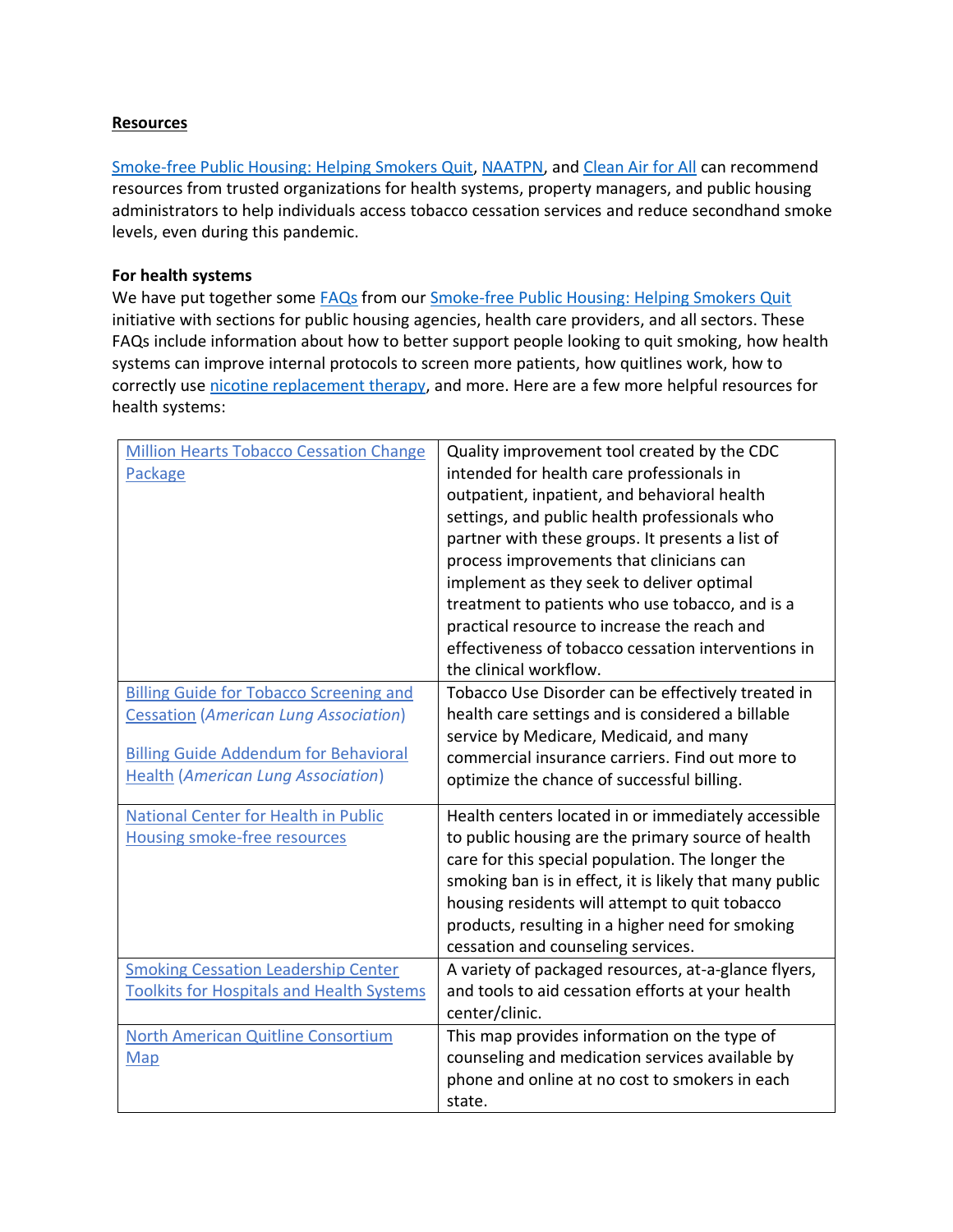#### **For Property Managers**

In addition to offering **Smoke-free Housing Recommendations during COVID-19, Clean Air for All** offers a variety of free resources to help public housing authorities and other properties promote smoke-free policy compliance and connect their residents with cessation resources. **For individualized smoke-free housing assistance** and referrals to local support, contact Clean Air for all at info@smokefreepublichousingproject.org or 651-646-3005 ext. 325.

| <b>Smoke-Free Public Housing</b><br><b>Compliance and Enforcement</b> | Digital toolkit including educational resources, sample<br>documents, and communications materials to promote |
|-----------------------------------------------------------------------|---------------------------------------------------------------------------------------------------------------|
| <b>Toolkit</b>                                                        | compliance and best practices for effective and equitable<br>enforcement of smoke-free policies               |
| <b>Clean Air for All Newsletter</b>                                   | Get updates on smoke-free housing news, upcoming<br>webinars and events, new resources, tips, and more        |

## **For individuals and everyone who wants to know more**

Quitting tobacco takes commitment – and support. These resources can help individuals learn more about why they should make a plan to quit, and what's available to them to help them quit smoking for good. Resources can also assist health systems and property managers helping their patients and residents quit.

| <b>Pathways to Freedom</b>                     | Pathways to Freedom: Leading the Way to a Smoke Free<br>Community <sup>®</sup> is a free resource designed to assist individuals<br>and community leaders in their efforts to become smokefree<br>and end smoking-related diseases and death among African<br>Americans.                                                                                                                                                                                                                                                                                                                               |
|------------------------------------------------|--------------------------------------------------------------------------------------------------------------------------------------------------------------------------------------------------------------------------------------------------------------------------------------------------------------------------------------------------------------------------------------------------------------------------------------------------------------------------------------------------------------------------------------------------------------------------------------------------------|
| <b>CDC Tips from Former Smokers</b>            | The Tips campaign profiles real people who are living with<br>serious long-term health effects from smoking and<br>secondhand smoke exposure, as well as nonsmokers who<br>have experienced life-threatening episodes as a result of<br>exposure to secondhand smoke.                                                                                                                                                                                                                                                                                                                                  |
| 1-800-QUIT-NOW                                 | The nationwide telephone portal connects callers with their<br>local quitlines to deliver support and referrals to tobacco<br>users to help them quit smoking in all U.S. states. Callers get<br>access to many different types of cessation information and<br>services, including free support and advice from a cessation<br>counselor, a personalized quit plan and self-help materials,<br>social support and coping strategies to help deal with<br>cravings, and the latest information about cessation<br>medications. Callers may get free NRT, and many quitlines<br>offer texting programs. |
| CDC's What Does a Quitline Do?<br>video series | These short videos help callers understand what a quitline is,<br>what quit coaches can do, how to make a plan to quit, how<br>they can help with quit-smoking medications, managing<br>triggers and cravings, and handling setbacks.                                                                                                                                                                                                                                                                                                                                                                  |